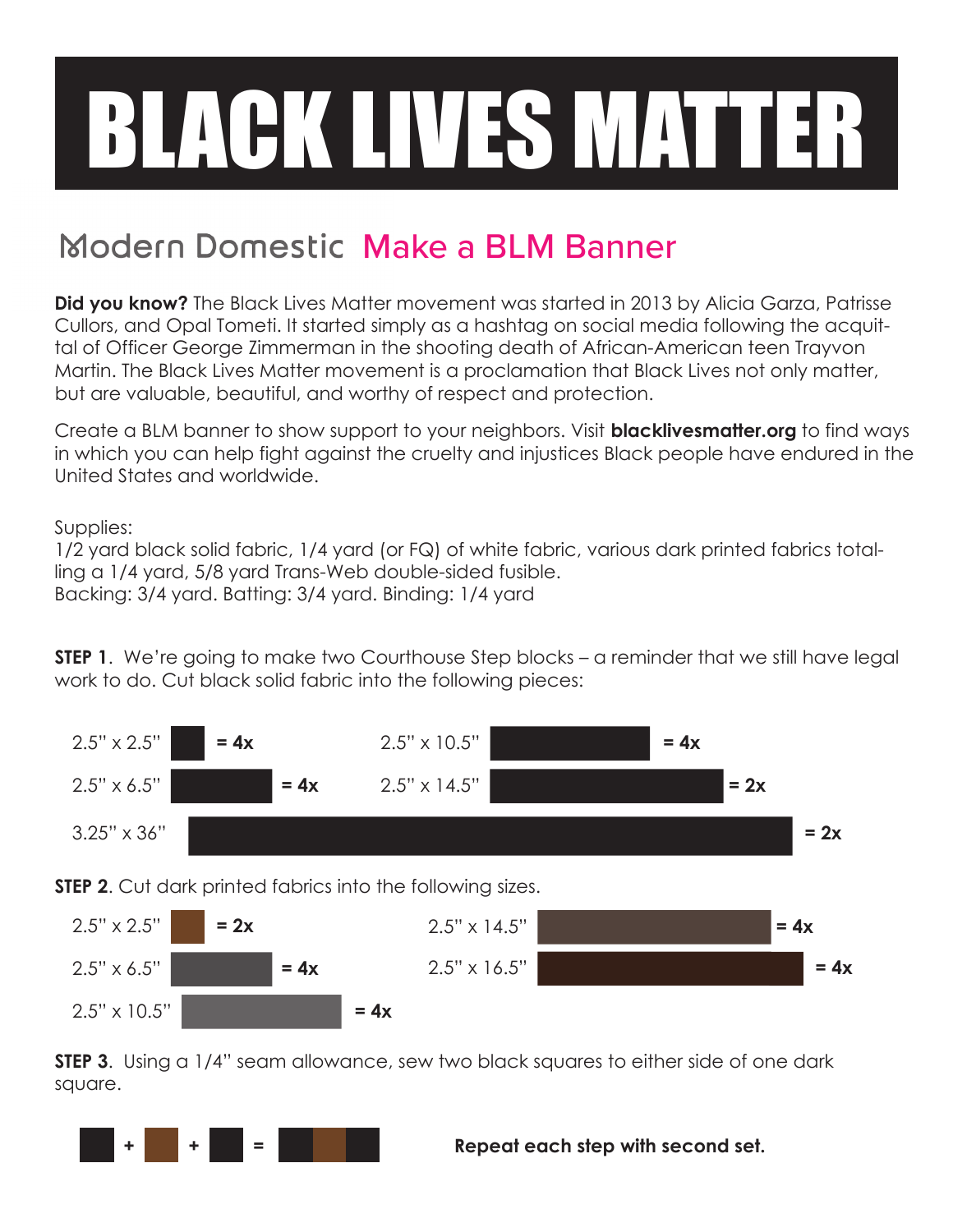**STEP 4.** Join a dark strip (6.5" length) above and below this set. Then add black strips to the left and right sides of this block.



**STEP 5.** Continue to add dark prints above and below and black strips left and right until you have three courthouse steps above and below the center square.

**STEP 6.** Add one more black strip (14.5") to one side. Then add the last dark print (16.5") to the top and bottom.





**STEP 7.** Rotate one of the blocks so that the longest black strips are opposite each other. Join the two blocks together.



**STEP 8**. Add 3.25" solid strip to the top and bottom and trim to size.

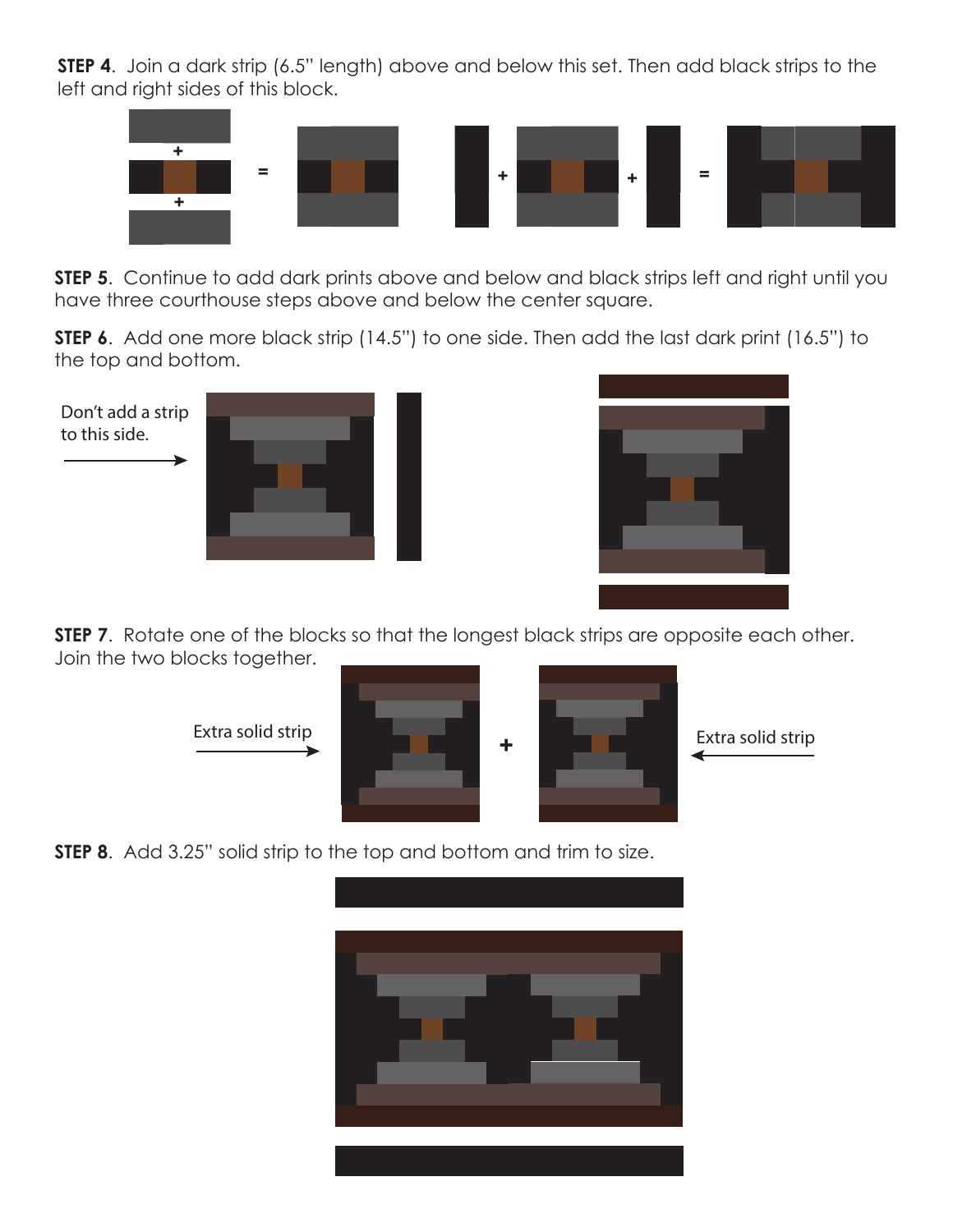**STEP 9.** Trace the letters onto the paper side of Trans-Web (a double sided fusible that will turn any fabric into an iron-on patch). The letters are backwards on purpose. You will need to trace two of the following: A, E, L, T.

Cut out the letters from the Trans-Web. Place the letters paperside up on the back of your fabric.

Press with a hot iron for ten seconds until Transw-Web has fused to fabric. Use a pressing cloth to make sure you don't get any adhesive on your iron.

Cut the Letters our of the fabric following the outline of the paper.

Peel the paper from the fabric. Notice the shiny adhesive on the fabric.

Turn the letters right-side-up and arrange on your banner. Again, using a hot iron and a pressing cloth, press each letter for 10 seconds until it adheres to your banner.

**STEP 10.** Quilt and bind the banner in your preferred manner. And don't forget to visit blacklivesmatter.org.

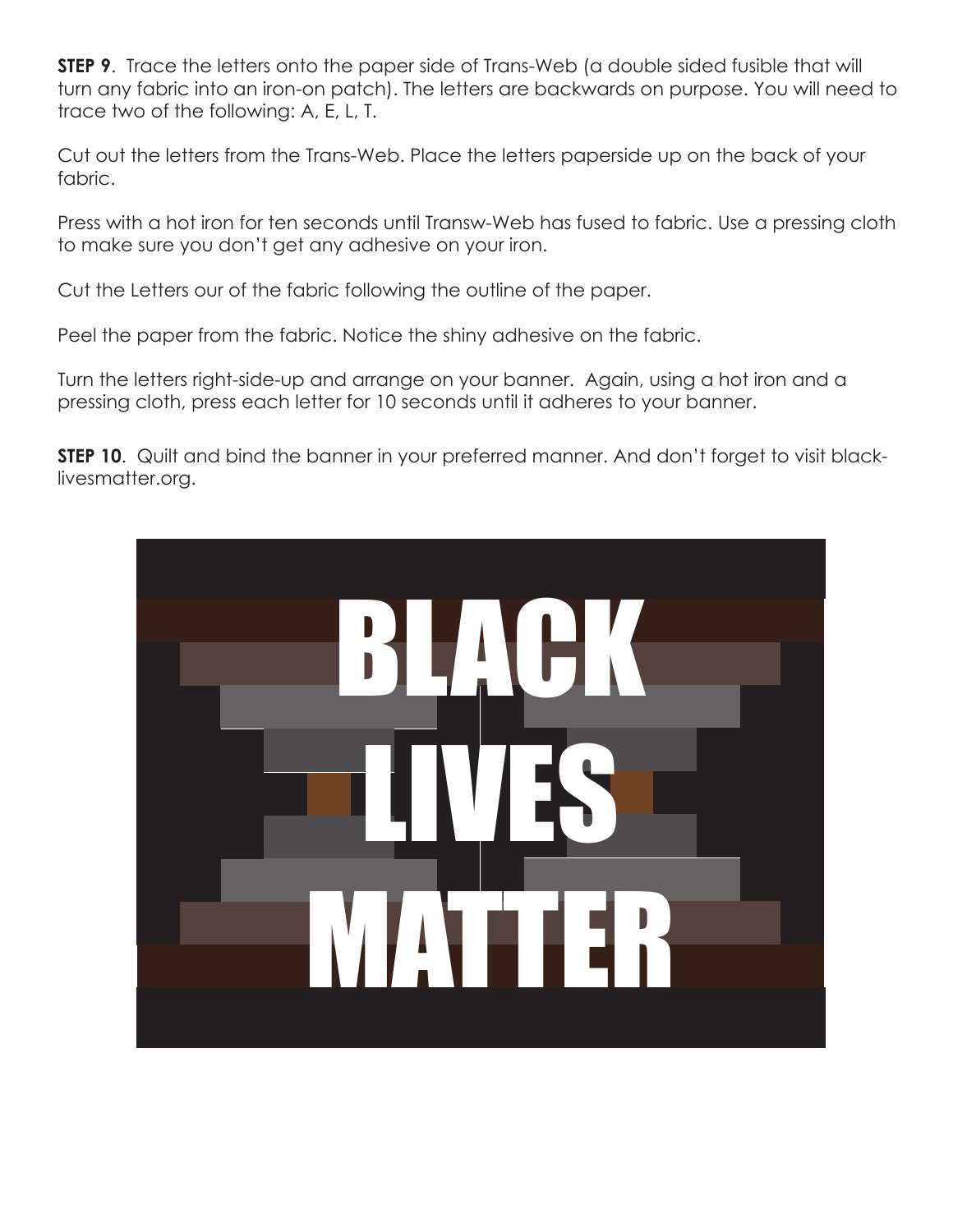